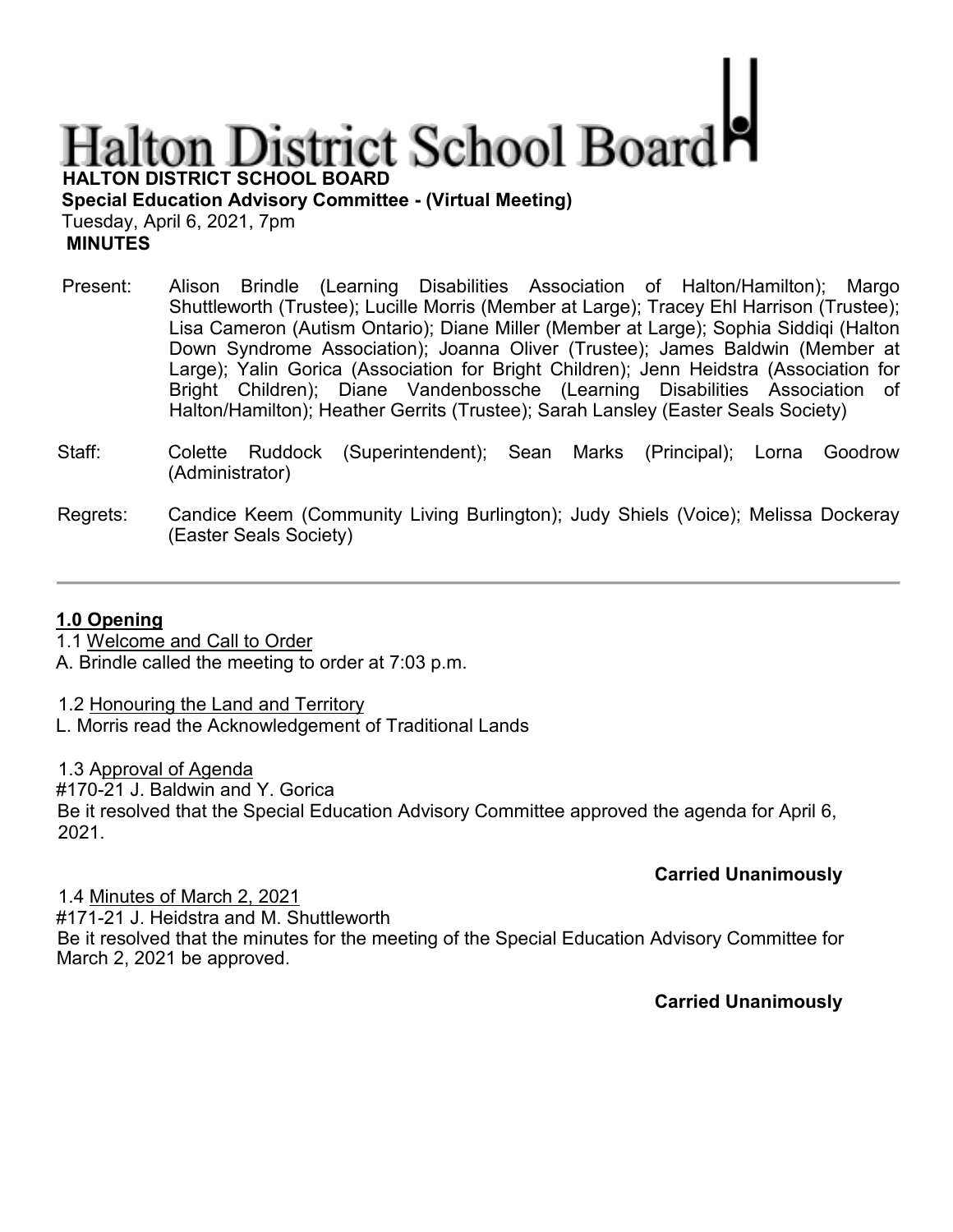# **2.0 Action**

2.1 A presentation was made by Angela Sauve, Robert Garcia and Ryan Candlish, Instructional Program Leaders in the Special Education Department on Community Pathways Program Guide and Community Skills Co-Op Program. There was an opportunity for questions at the end of this presentation.

2.2 Roxana Negoi, Superintendent of Business Services presented a budget overview and after there was an opportunity to ask questions.

# **3.0 SEAC Discussion/Question Period**

S. Lansley asked about reviewing PAAC survey at some point during a SEAC meeting. A. Brindle commented that confirmation is under way to inform SEAC of all committees that Trustees and SEAC members are part of currently. Also will confirm what committees are looking for a representative from SEAC.

# **4.0 Communication to SEAC**

# 4.1 Superintendent's Report - April 6, 2021

- 1. **World Autism Day / April is World Autism Month -** We recognize Autism awareness with the hope to build inclusion and appreciation for students and members of our community with Autism. I would like to take this opportunity to recognize the learning of our organization with regards to a post using the puzzle pieces symbolizing Autism -thank you to Lisa Cameron, our representative from Autism Ontario. I have learned that that representation is not appreciated by all members of the community as it can be interpreted as people with Autism are not whole, they need to be put together and are complex. I also learned that this image is no longer used by Autism Ontario on their website. We will be updating our awareness campaign to ensure it is inclusive and respectful of the Autism community.
- 2. **Destreaming Grade 9 Math** The Ministry of Education announced earlier this school year that, effective in September 2021, Grade 9 mathematics would be a de-streamed course. In HDSB, a multi-disciplinary team has formed to lead the implementation of this change, including representation from Special Education Services (SES). This will be a first step in destreaming the Grade 9 curriculum, with more subjects to be phased in during the subsequent years. SES will be looking at the effective strategies and supports for learners with special needs in this revised delivery model.
- 3. **Summer Learning** Further to the information shared last month about summer learning, the Ministry of Education announced funding for both summer learning for students with special education needs, as well as funds for transitions into the next school year. SES is developing a menu of offerings for summer learning and, similar to last August, we will be providing funding to schools to support students' transition into school in the final weeks of August, prior to the first day of school. We are planning to offer 3 blocks of 8 day sessions to provide learning opportunities in the areas of life skills, speech and language, communication, social skills, structured reading, executive functioning and gifted enrichment. In May, schools will share the registration process with families of students with IEPs and who will benefit from the programs. School Programs will also be offering summer learning opportunities that students may access.
- 4. **Structured Learning Class Pilot - Phase II** We are excited to launch Phase II of this project, with the key learnings from the first phase which ran from over the 2018/19 and 2019/20 school years. The Structured Learning Class (SLC) is a two year pilot program, located in three schools: Alexander's PS (Burlington), Heritage Glen PS (Oakville) and P.L. Roberterson PS (Milton) . 6 students placed in each class must:
	- Have a clinical diagnosis of Autism Spectrum Disorder;
	- Have the ability to access the Ontario Curriculum;
	- Require additional programming for social skills, social cognition and self-regulation;
	- Must speak in age-appropriate sentences (length, complexity and correct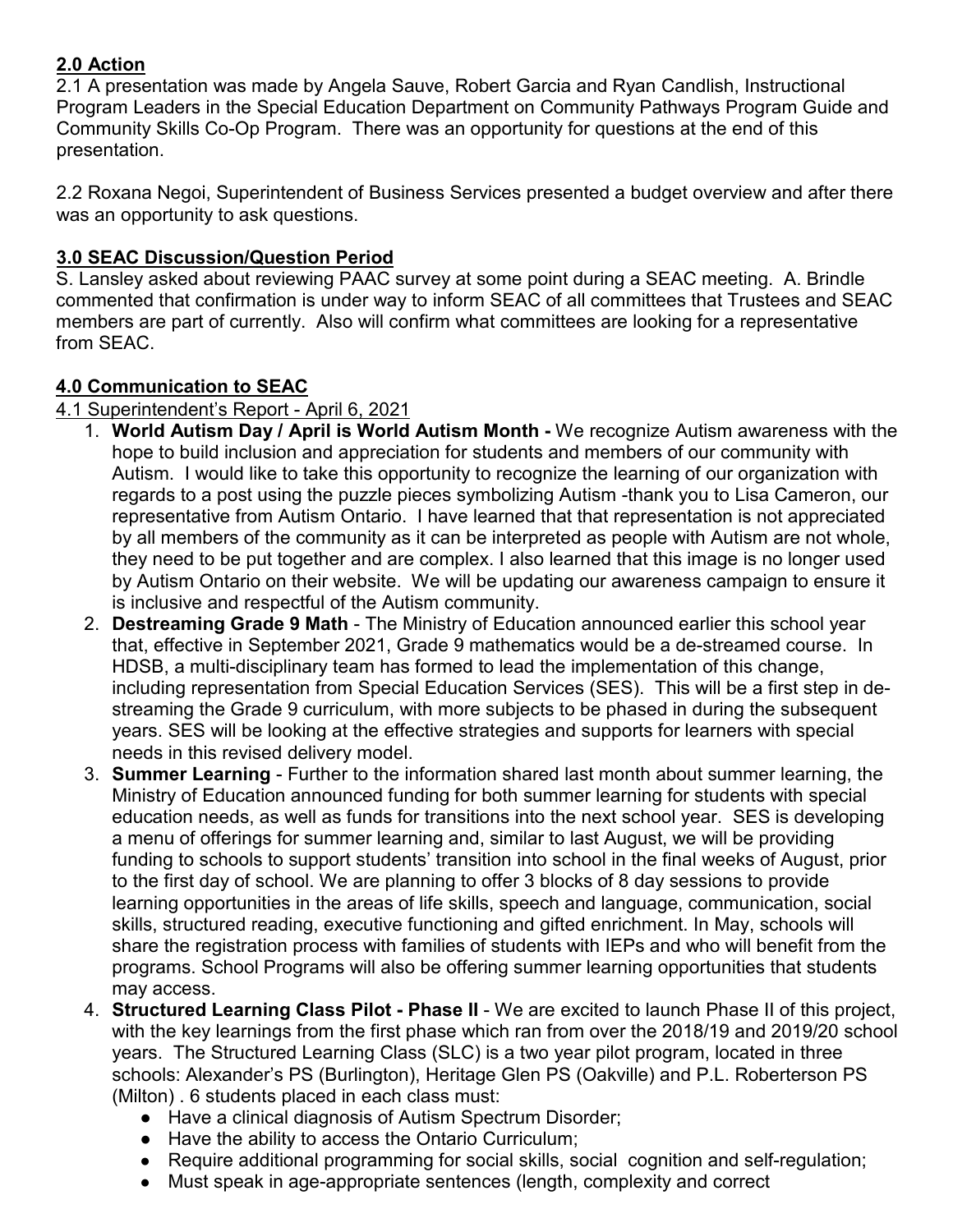grammatically), but does not use language effectively for social purposes. The delivery model for this program is currently under development; however, it will include support from a Speech and Language Pathologist and integration into the regular class setting.

5. **September 2021 Self-Contained Classes** - Each spring, we examine our complement of needs and self-contained classes / locations to determine whether we need to open, close or consolidate classes. Below is a summary of changes for September 2021.

| M - Move<br>O - Open<br>C - Close                                                                                 |   |              |              |                                                                                                                                                                                                                                                                                                                                                                            |  |  |  |
|-------------------------------------------------------------------------------------------------------------------|---|--------------|--------------|----------------------------------------------------------------------------------------------------------------------------------------------------------------------------------------------------------------------------------------------------------------------------------------------------------------------------------------------------------------------------|--|--|--|
| <b>CLASS /</b><br><b>LOCATION</b>                                                                                 | M | $\mathbf{O}$ | $\mathbf{C}$ | <b>RATIONALE</b>                                                                                                                                                                                                                                                                                                                                                           |  |  |  |
| <b>Structured Learning</b><br>Class: Alexander's,<br>Heritage Glen and<br>P.L. Robertson Public<br><b>Schools</b> |   | X            |              | Second phase of a pilot. See #3.                                                                                                                                                                                                                                                                                                                                           |  |  |  |
| Life Skills - Heritage<br>Glen                                                                                    |   | X            |              | Increased number of students accessing this<br>placement in the East Area. This will be Heritage<br>Glen's 2nd Life Skills class.                                                                                                                                                                                                                                          |  |  |  |
| Learning Disabilities -<br><b>Burlington Central</b><br>School                                                    |   | X            |              | Reconfiguration of other LD classes in the West Area<br>to Junior grades, creating the need for an Intermediate<br>class.                                                                                                                                                                                                                                                  |  |  |  |
| Learning Disabilities -<br>Hawthorne Village PS                                                                   |   | X            |              | Increased number of students accessing this<br>placement in the North Area.                                                                                                                                                                                                                                                                                                |  |  |  |
| <b>Life Skills</b><br>(Intermediate Grades)<br>- McKenzie-Smith<br><b>Bennett</b>                                 |   |              | X.           | Reconfiguration of MSB to a Kindergarten - Grade 6<br>school and Acton District High School to Gr. 7-12.<br>Current intermediate students in the Life Skills class<br>have been offered a choice of placement: early entry<br>into CPP at Georgetown District High School,<br>Intermediate Life Skills at Silver Creek PS, or remain<br>at their home school with support. |  |  |  |
| Primary Gifted -<br><b>Ryerson PS</b>                                                                             |   |              | X.           | Students placed in Primary Gifted will be congregated<br>into two sites: North (Sam Sherratt PS) and South<br>(Pilgrim Wood PS).                                                                                                                                                                                                                                           |  |  |  |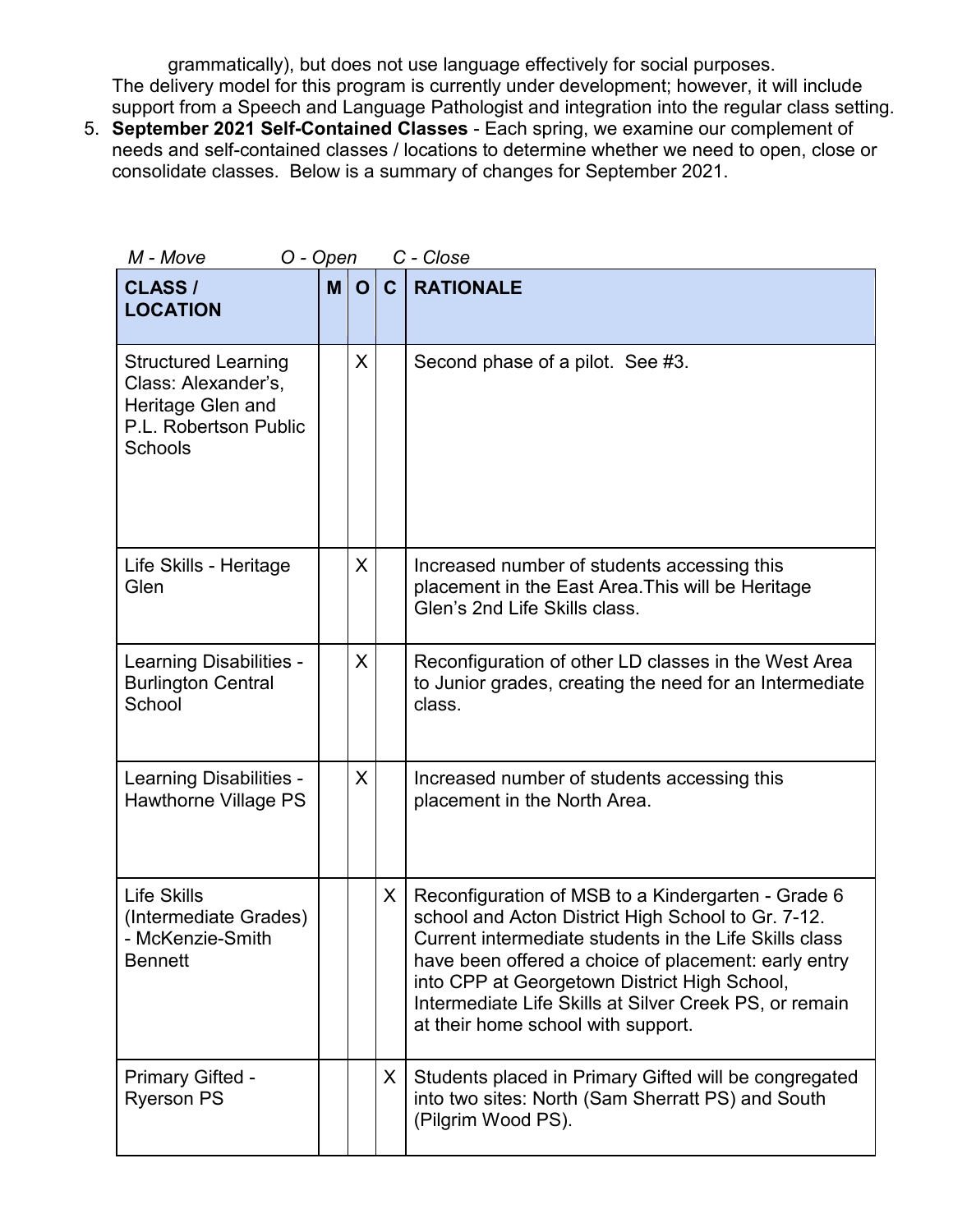| Learning Disabilities -<br>McKenzie-Smith<br><b>Bennett PS</b>                                      |  | X | Intermediate students will move to a LD class at Acton<br>District High School, due to the reconfiguration of the<br>elementary and secondary school.                                                                                              |
|-----------------------------------------------------------------------------------------------------|--|---|----------------------------------------------------------------------------------------------------------------------------------------------------------------------------------------------------------------------------------------------------|
| Kindergarten<br><b>Expressive Language</b><br>and Literacy Program<br>(KELLP) - Heritage<br>Glen PS |  | X | An addition to the self-contained classes at Heritage<br>Glen requires KELLP to move to Palermo PS due to<br>accommodation pressures. Given the students in the<br>program are new each year, this does not result in a<br>disruption to students. |

6. **[2021-22 Special Education Plan](https://docs.google.com/document/d/1Ke9QJ2VIoiCrJJeLhSdn2dkfCsuOmImbOIg2kvjBH-A/edit)**- A reminder that, in May, SEAC votes on the Special Education Plan. Please do not hesitate to provide input, feedback or questions on this plan.

# 4.2 Association Reports

## None

# 4.3 Trustee Reports

T. Ehl Harrison and H. Gerrits reported the following: Search for the next HDSB Director is ongoing. The stakeholder consultation has wrapped up. The position profile and the job ad have been created and the advertisement has been released. Applications are being accepted until April 21, 2021.

We are moving into the annual budget process,with the grants for student needs expected later this month. These grants from the Provincial Government provide the vast majority of money each year. There is a [report in the agenda package](https://drive.google.com/file/d/1Ywn1XiLhzoMl2UuZrHGgnciVma0MWi4L/view) for tomorrow night that summarizes the findings of the budget consultation. A number of themes emerged including support for enhanced: experiential learning opportunities, diversity, equity, inclusion and anti-racism work, mental health resources and activities, and, for special education supports.

Other agenda items include: the annual AODA report which came to SEAC recently, and a report on the roll out of a program called "We've got you. Period" to provide free menstrual products in student washrooms.

Minister has indicated that schools will be open, and that spring break will proceed.

The first HDSB [Student Census](https://www.hdsb.ca/our-board/Pages/HDSB-Student-Census.aspx) is ongoing (January to early spring). The Student Census is voluntary as required by the [Anti-Racism Act,](https://www.ontario.ca/laws/statute/17a15) 2017 an[d](http://www.edu.gov.on.ca/eng/about/education_equity_plan_en.pdf) [Ontario's Education Equity Action Plan](http://www.edu.gov.on.ca/eng/about/education_equity_plan_en.pdf) to gather and report identity-based data. Students from grades 4-12 students will independently fill out the census. Parents/guardians of Kindergarten to Grade 3 students have/will receive an email containing a link to complete the Student Census on behalf of their children. Census information is available in the following languages: [العربیة](https://www.hdsb.ca/our-board/PublishingImages/Pages/Student-Census/Student-Census-Feb-2021-Letter-Arabic.pdf)[\)](https://www.hdsb.ca/our-board/PublishingImages/Pages/Student-Census/Student-Census-Feb-2021-Letter-Arabic.pdf) [Arabic\),](https://www.hdsb.ca/our-board/PublishingImages/Pages/Student-Census/Student-Census-Feb-2021-Letter-Arabic.pdf) [Français \(French\)](https://www.hdsb.ca/our-board/PublishingImages/Pages/Student-Census/Student-Census-Feb-2021-Letter-French.pdf)[,](https://www.hdsb.ca/our-board/PublishingImages/Pages/Student-Census/Student-Census-Feb-2021-Letter-Hindi.pdf) [�����](https://www.hdsb.ca/our-board/PublishingImages/Pages/Student-Census/Student-Census-Feb-2021-Letter-Hindi.pdf) [\(Hindi\),](https://www.hdsb.ca/our-board/PublishingImages/Pages/Student-Census/Student-Census-Feb-2021-Letter-Hindi.pdf) [������](https://www.hdsb.ca/our-board/PublishingImages/Pages/Student-Census/Student-Census-Feb-2021-Letter-Punjabi.pdf) (Punjabi)[,](https://www.hdsb.ca/our-board/PublishingImages/Pages/Student-Census/Student-Census-Feb-2021-Letter-Chinese.pdf) 中文 [\(Simplified Chinese\)](https://www.hdsb.ca/our-board/PublishingImages/Pages/Student-Census/Student-Census-Feb-2021-Letter-Chinese.pdf), [Español \(Spanish\)](https://www.hdsb.ca/our-board/PublishingImages/Pages/Student-Census/Student-Census-Feb-2021-Letter-Spanish.pdf)[,](https://www.hdsb.ca/our-board/PublishingImages/Pages/Student-Census/Student-Census-Feb-2021-Letter-Urdu.pdf) [اردو](https://www.hdsb.ca/our-board/PublishingImages/Pages/Student-Census/Student-Census-Feb-2021-Letter-Urdu.pdf)[\)](https://www.hdsb.ca/our-board/PublishingImages/Pages/Student-Census/Student-Census-Feb-2021-Letter-Urdu.pdf) [Urdu\)](https://www.hdsb.ca/our-board/PublishingImages/Pages/Student-Census/Student-Census-Feb-2021-Letter-Urdu.pdf) 

S[e](https://www.hdsb.ca/our-board/Pages/Board%20of%20Trustees/Inspire-Awards.aspx)en something that inspires you? The *[Inspire Award](https://www.hdsb.ca/our-board/Pages/Board%20of%20Trustees/Inspire-Awards.aspx)* is given to an individual or group that is formally or informally associated with the Halton District School Board, who support our students and their achievements through exemplary caring, initiative, innovation and creativity.